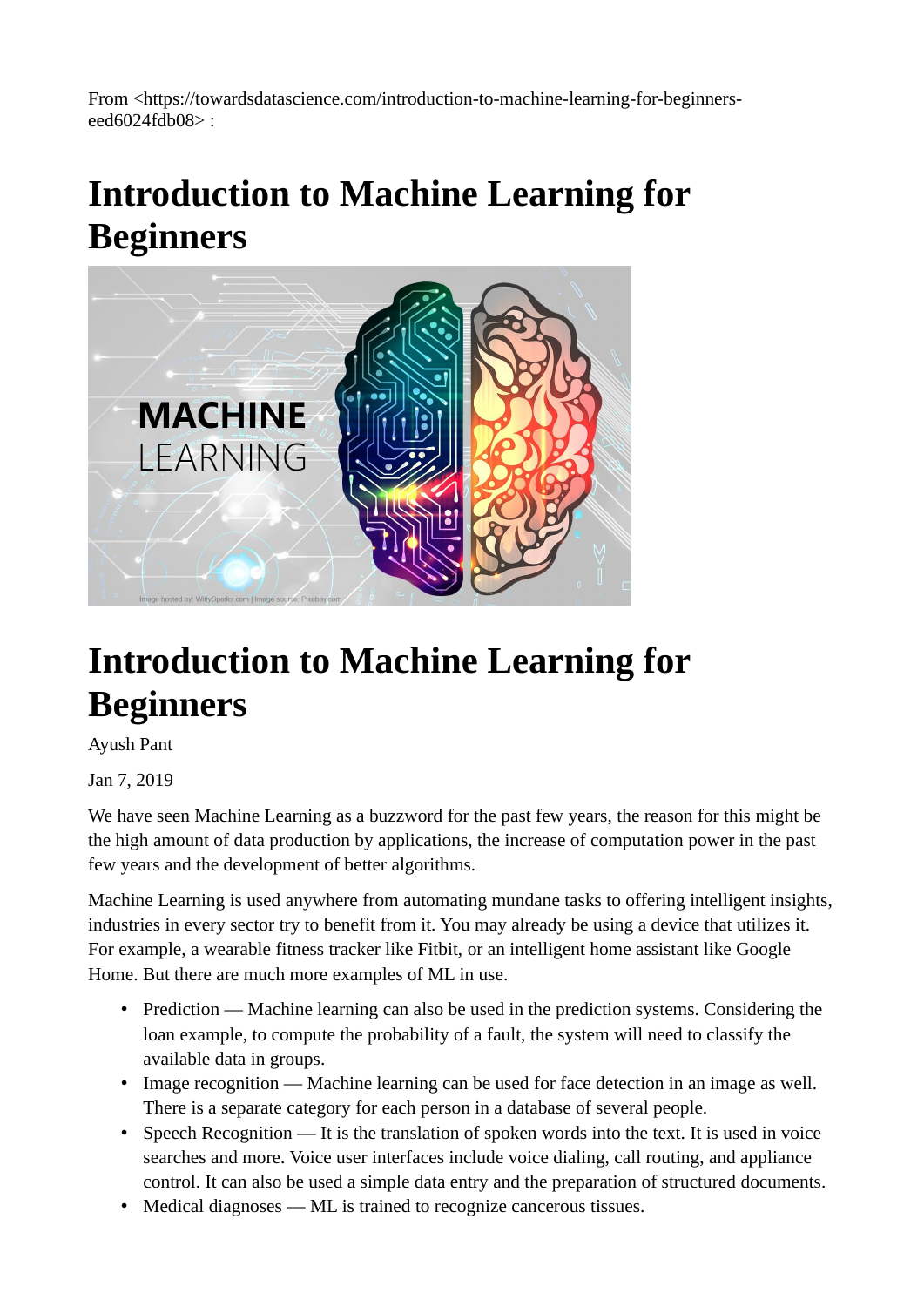• Financial industry and trading — companies use ML in fraud investigations and credit checks.



### **A Quick History of Machine Learning**

Since an early flush of optimism in the 1950's, smaller subsets of artificial intelligence - first machine learning, then<br>deep learning, a subset of machine learning - have created ever larger disruptions.

Image: Linked In | Machine Learning vs Deep learning

It was in the 1940s when the first manually operated computer system, ENIAC (Electronic Numerical Integrator and Computer), was invented. At that time the word "computer" was being used as a name for a human with intensive numerical computation capabilities, so, ENIAC was called a numerical computing machine! Well, you may say it has nothing to do with learning?! WRONG, from the beginning the idea was to build a machine able to emulate human thinking and learning.



EIMC — Electronic Numerical Integrator and Computer | Image: www.computerhistory.org

In the 1950s, we see the first computer game program claiming to be able to beat the checkers world champion. This program helped checkers players a lot in improving their skills! Around the same time, Frank Rosenblatt invented the Perceptron which was a very, very simple classifier but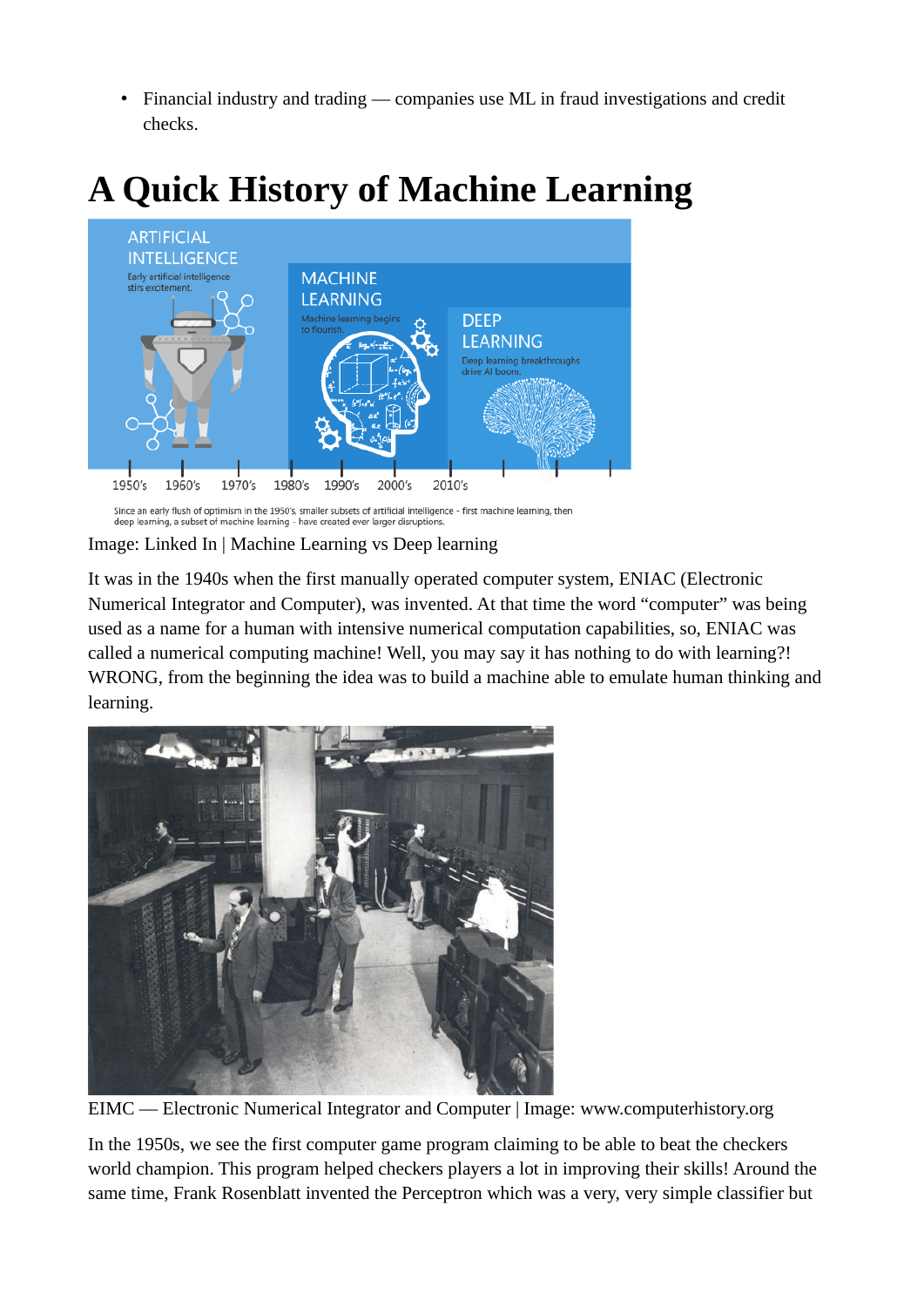when it was combined in large numbers, in a network, it became a powerful monster. Well, the monster is relative to the time and in that time, it was a real breakthrough. Then we see several years of stagnation of the neural network field due to its difficulties in solving certain problems.

Thanks to statistics, machine learning became very famous in the 1990s. The intersection of computer science and statistics gave birth to probabilistic approaches in AI. This shifted the field further toward data-driven approaches. Having large-scale data available, scientists started to build intelligent systems that were able to analyze and learn from large amounts of data. As a highlight, IBM's Deep Blue system beat the world champion of chess, the grand-master Garry Kasparov. Yeah, I know Kasparov accused IBM of cheating, but this is a piece of history now and Deep Blue is resting peacefully in a museum.

### **What is Machine Learning?**



According to Arthur Samuel, Machine Learning algorithms enable the computers to learn from data, and even improve themselves, without being explicitly programmed.

Machine learning (ML) is a category of an algorithm that allows software applications to become more accurate in predicting outcomes without being explicitly programmed. The basic premise of machine learning is to build algorithms that can receive input data and use statistical analysis to predict an output while updating outputs as new data becomes available.

# **Types of Machine Learning?**

Machine learning can be classified into 3 types of algorithms.

- 1. Supervised Learning [Link coming soon in a future blog]
- 2. Unsupervised Learning [Link coming soon in a future blog]
- 3. Reinforcement Learning [Link coming soon in a future blog]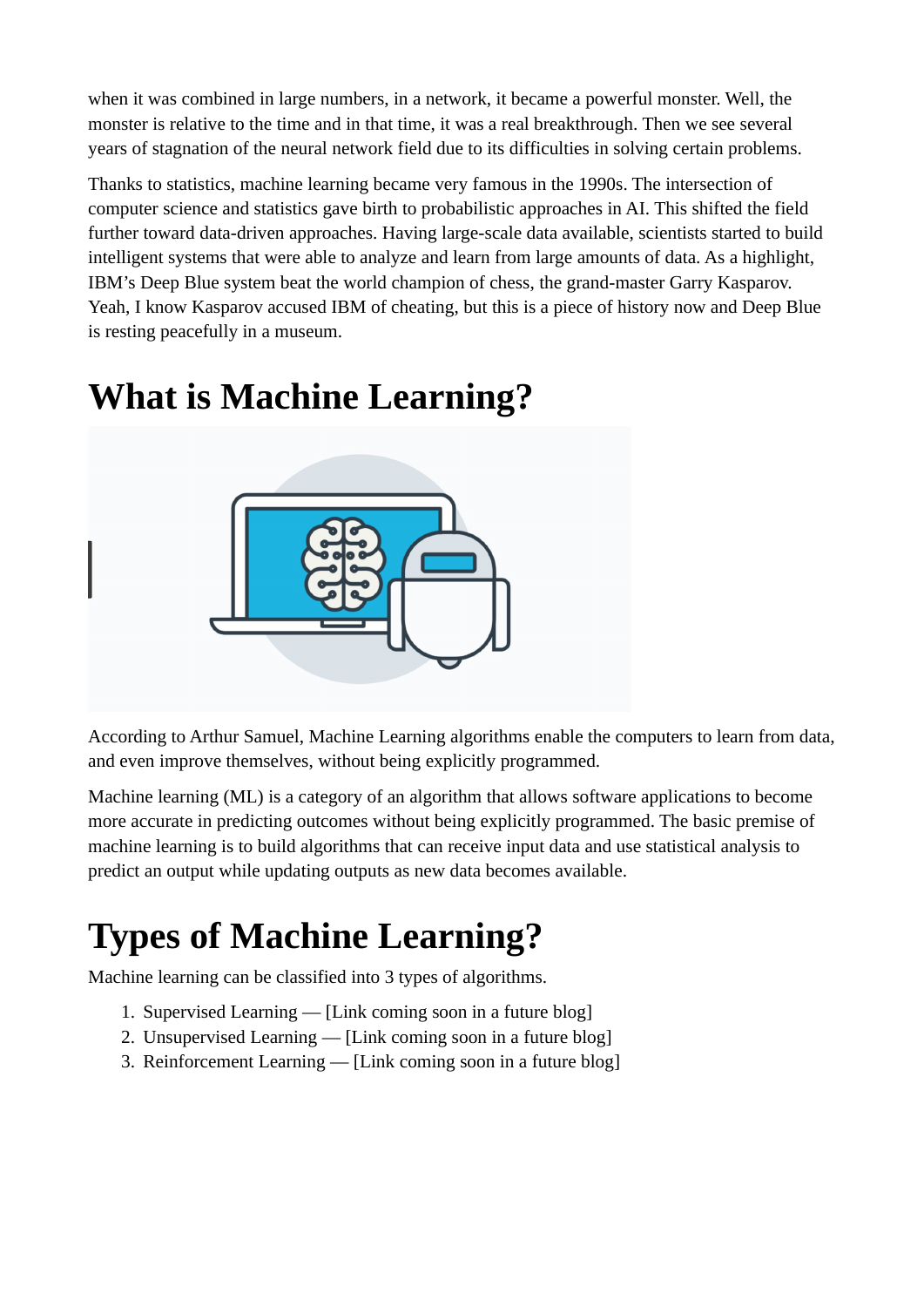

3 Types of Learning

## **Overview of Supervised Learning Algorithm**

In Supervised learning, an AI system is presented with data which is labeled, which means that each data tagged with the correct label.

The goal is to approximate the mapping function so well that when you have new input data (x) that you can predict the output variables (Y) for that data.



Example of Supervised Learning

As shown in the above example, we have initially taken some data and marked them as 'Spam' or 'Not Spam'. This labeled data is used by the training supervised model, this data is used to train the model.

Once it is trained we can test our model by testing it with some test new mails and checking of the model is able to predict the right output.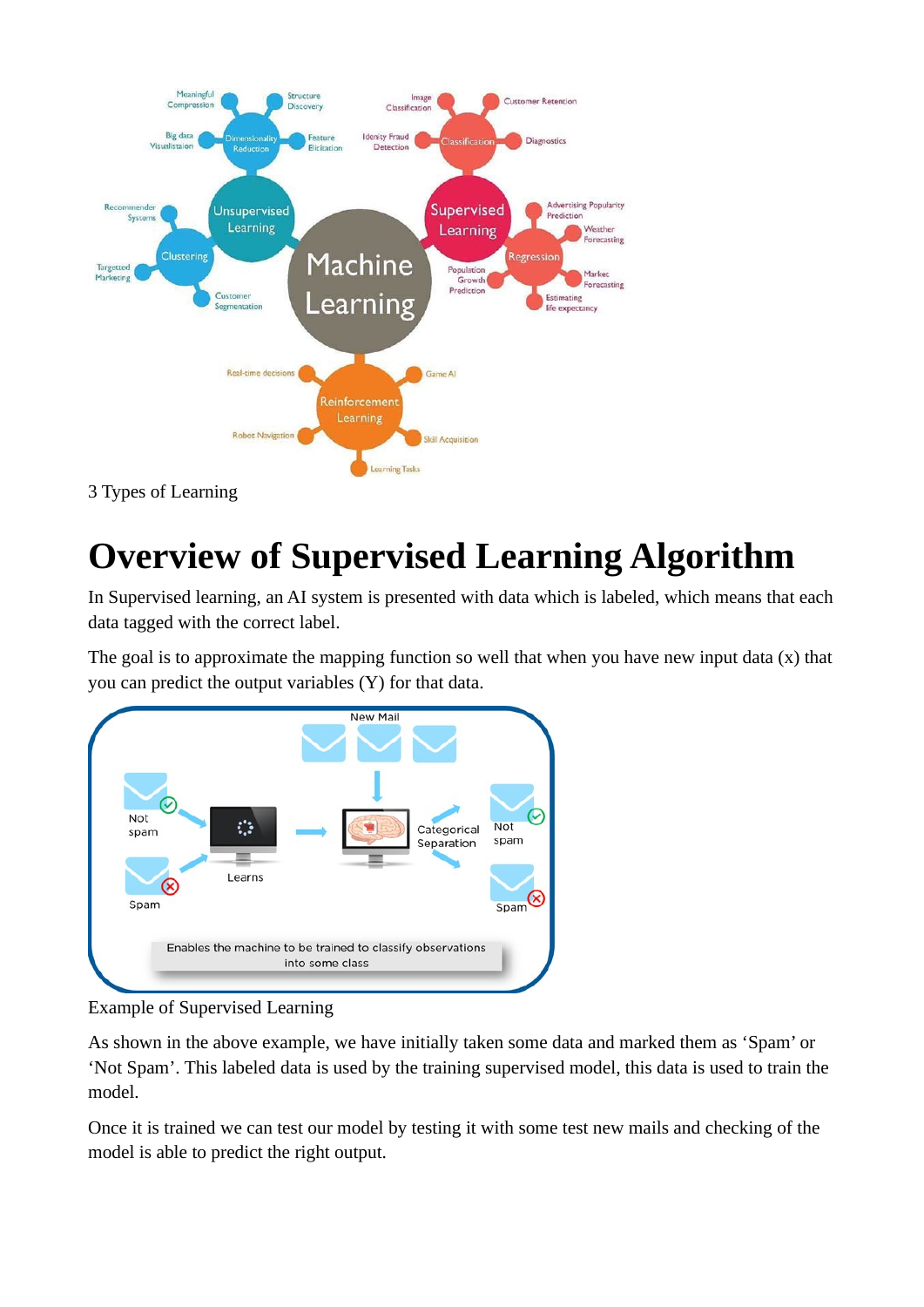#### **Types of Supervised learning**

- **Classification**: A classification problem is when the output variable is a category, such as "red" or "blue" or "disease" and "no disease".
- **Regression**: A regression problem is when the output variable is a real value, such as "dollars" or "weight".

## **Overview of Unsupervised Learning Algorithm**

In unsupervised learning, an AI system is presented with unlabeled, uncategorized data and the system's algorithms act on the data without prior training. The output is dependent upon the coded algorithms. Subjecting a system to unsupervised learning is one way of testing AI.



Example of Unsupervised Learning

In the above example, we have given some characters to our model which are 'Ducks' and 'Not Ducks'. In our training data, we don't provide any label to the corresponding data. The unsupervised model is able to separate both the characters by looking at the type of data and models the underlying structure or distribution in the data in order to learn more about it.

#### **Types of Unsupervised learning**

- **Clustering**: A clustering problem is where you want to discover the inherent groupings in the data, such as grouping customers by purchasing behavior.
- **Association**: An association rule learning problem is where you want to discover rules that describe large portions of your data, such as people that buy X also tend to buy Y.

# **Overview of Reinforcement Learning**

A reinforcement learning algorithm, or agent, learns by interacting with its environment. The agent receives rewards by performing correctly and penalties for performing incorrectly. The agent learns without intervention from a human by maximizing its reward and minimizing its penalty. It is a type of dynamic programming that trains algorithms using a system of reward and punishment.